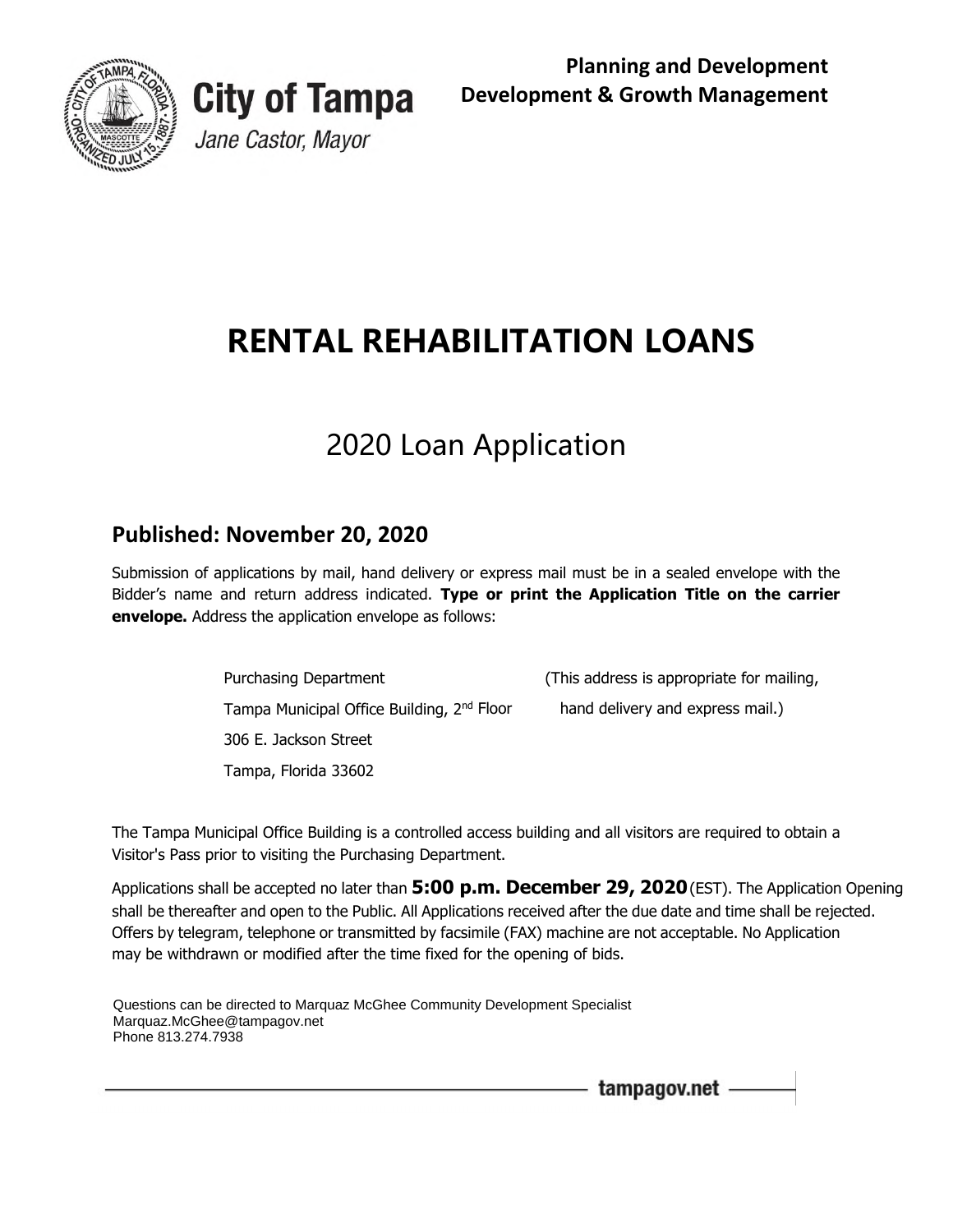## RENTAL REHABILIATION LOAN PROGRAM APPLICATION

| <b>PART I: PROPERTY AND OWNERSHIP INFORMATION</b> |  |  |  |  |  |
|---------------------------------------------------|--|--|--|--|--|
| <b>PROPERTY IDENTIFICATION</b>                    |  |  |  |  |  |
| Building/Property                                 |  |  |  |  |  |
| Name:                                             |  |  |  |  |  |
| Building/Property                                 |  |  |  |  |  |
| Address:                                          |  |  |  |  |  |
| Parcel Number/Tax                                 |  |  |  |  |  |
| ID $#$ :                                          |  |  |  |  |  |

| 2. PROPERTY OWNERSHIP AND MANAGEMENT |           |
|--------------------------------------|-----------|
| <b>Building Owner</b>                | Property  |
| Name:                                | Manager:  |
| Address:                             | Address:  |
| City/Zip:                            | City/Zip: |
| Phone:                               | Phone:    |
| E-mail:                              | E-mail:   |

Describe property ownership structure (e.g. private corporation, private individual)

Property is not subject to any rent or income restriction, except a tax exemption program: Y or N

Is the property currently undergoing, or will it undergo within the next 12 months, sale or transfer of ownership or management? If yes, describe:

| <b>PROPERTY DETAILS</b><br>3.                |                                      |  |  |  |  |
|----------------------------------------------|--------------------------------------|--|--|--|--|
| Number of Residential Units:                 | <b>Proposed Affordable Units:</b>    |  |  |  |  |
| Number of Stories:                           | <b>Water Heating Source</b><br>Type: |  |  |  |  |
| Number of Buildings (if a<br>complex):       | <b>Year Property Built:</b>          |  |  |  |  |
| Year Property was Purchased by<br>Applicant: |                                      |  |  |  |  |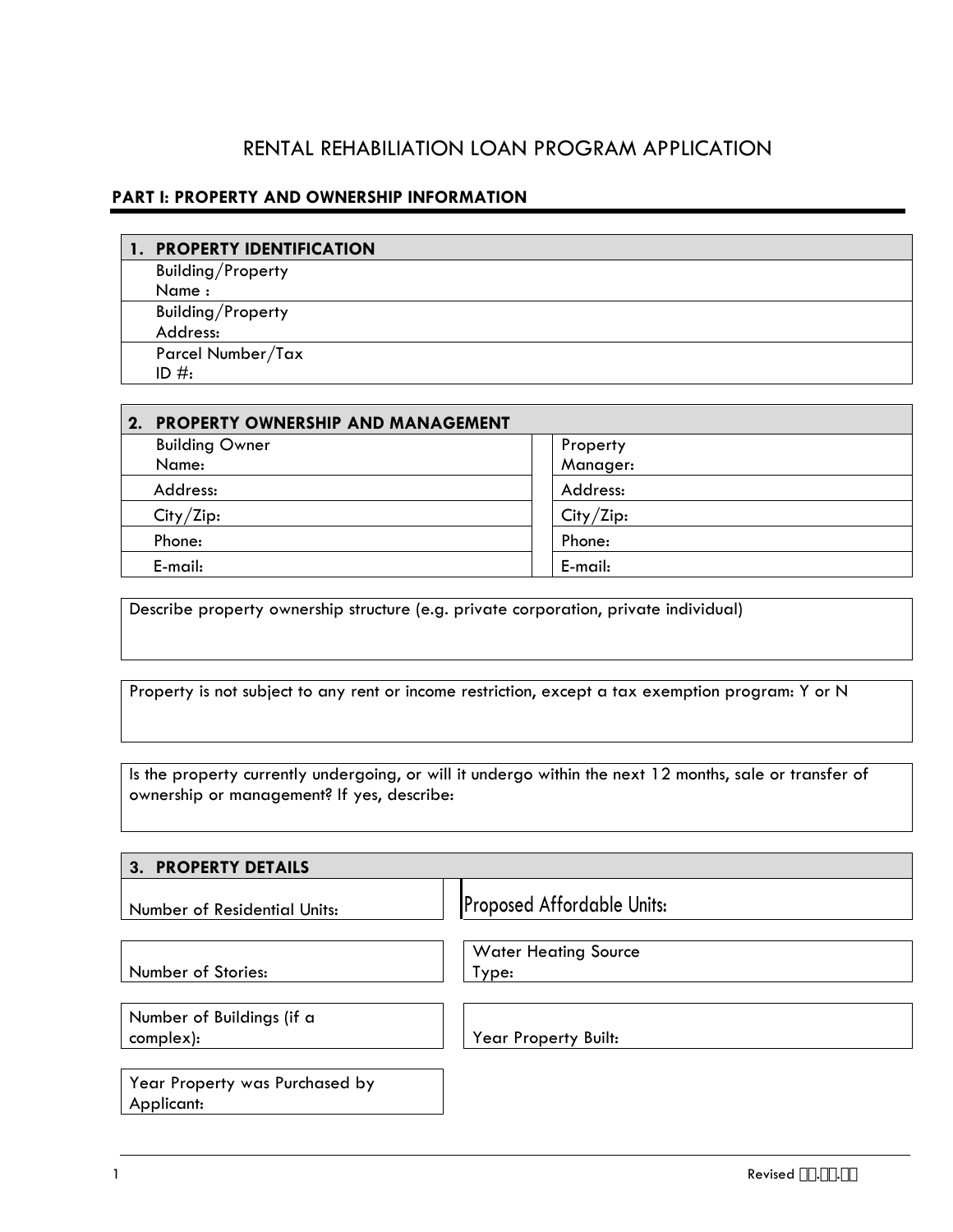# RENTAL REHABILIATION LOAN PROGRAM APPLICATION

Are utilities separately metered for each living unit?

What utilities are included with the rent?

Is parking provided with rent? If no, please indicate monthly parking fee.

Describe any indoor common areas (e.g. dining halls, kitchens, laundry rooms).

Total square footage \_\_\_\_\_\_

Description:

footage. Does the property contain any retail/commercial spaces? If yes, describe and include total square

Total square footage

Description:

#### **4. PROPERTY CONDITION & PREVIOUS RENOVATIONS**

Describe the overall condition of the building, including any known structural issues or defects. Include any information on when the property was last renovated and what was done. If available, include permit numbers for past work.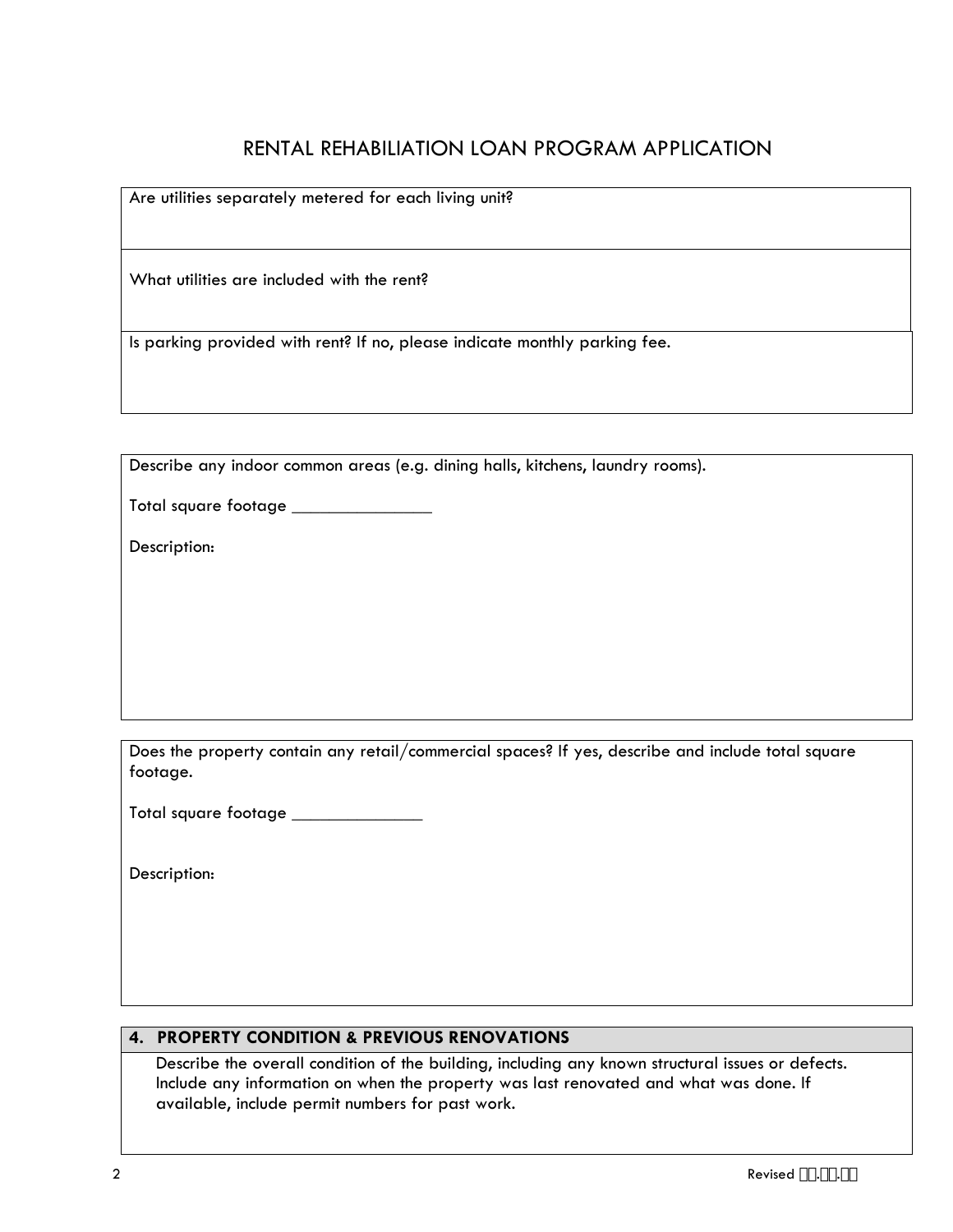#### **5. REHABILIATION SCOPE OF WORK**

 Loan. If you have a rehabilitation budget or bids from contractors, please attach. Describe what repairs and improvements you would like to finance with the Rental Rehabilitation

### **6. FINANCIAL INFORMATION**

Submit the following along with the loan application form:

- Three years of most recent property financial statements (income statement with detailed expenses and balance sheet)
- Three years of most recent federal tax filings for the property
- Three months of bank statements for the property
- Rehabilitation budget and/or bids from contractors for proposed work
- Unit, Rent and Income Form (Attachment A)

7ity of Hampa (COT) will also need to review the following for the owner/business entity: three years of detailed income statements and balance sheets, three years of federal tax filings and one month of bank statements. Please contact 70Hto learn more about how to submit thcop documents.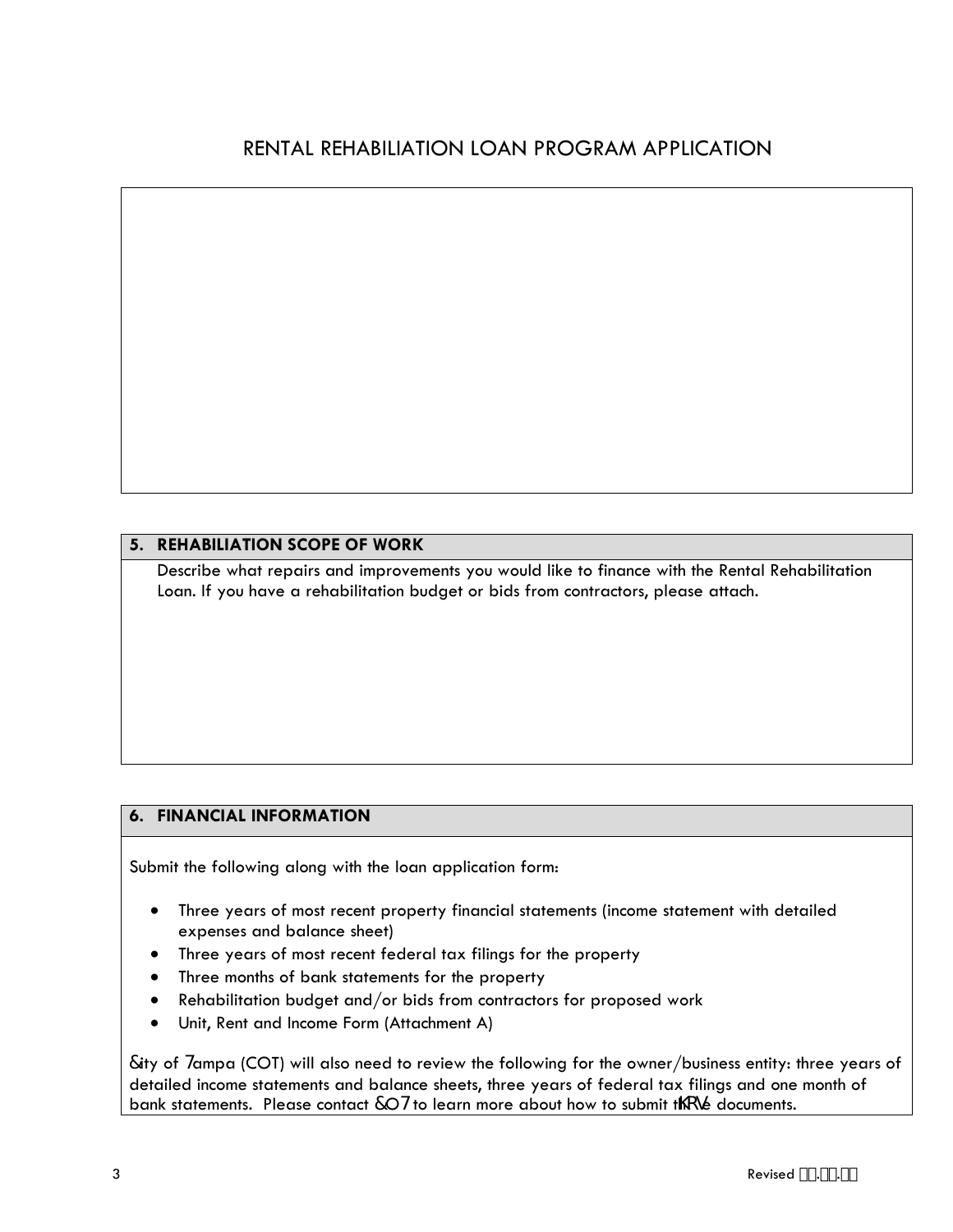## RENTAL REHABILIATION LOAN PROGRAM APPLICATION

#### **Acknowledgement and Agreement**

 The undersigned specifically acknowledge(s) and agree(s) that: (1) the loan requested by this application will be secured by a mortgage or deed of trust on the property described herein; (2) the property will not be used for any illegal or prohibited purpose or use; (3) all statements made in this application are made for the purpose of obtaining the loan indicated herein; (4) verification or re-verification of any information contained in the application may be made at any time by the Lender, its agents, successors and assigns, (5) if any circumstances change prior to closing, I/we understand we must provide updated information; (6) the Lender, its agents, successors and assigns make no representations or warranties, express or implied, to the Borrower(s) regarding the property, the condition of the property, or the value of the property.

 **Certification:** I/We certify that the information provided in this application, including Attachment A: Unit, Rent and/or criminal penalties including, but not limited to, fine or imprisonment or both under the provisions of misrepresentation which I/we have made in this application. and Income Form, which is hereby incorporated into this application, is true and correct as of the date set forth opposite my/our signature(s) on this application and acknowledge my/our understanding that any intentional or negligent misrepresentation(s) of the information contained in this application may result in civil liability Title 18, United States Code, Section 1001, et seq. And liability for monetary damages to the Lender, its agents, successors and assigns, insurers and any other person who may suffer any loss due to reliance upon any

| Print: Owner Name | Owner Signature | Date |
|-------------------|-----------------|------|
|                   |                 |      |
| Print: Owner Name | Owner Signature | Date |